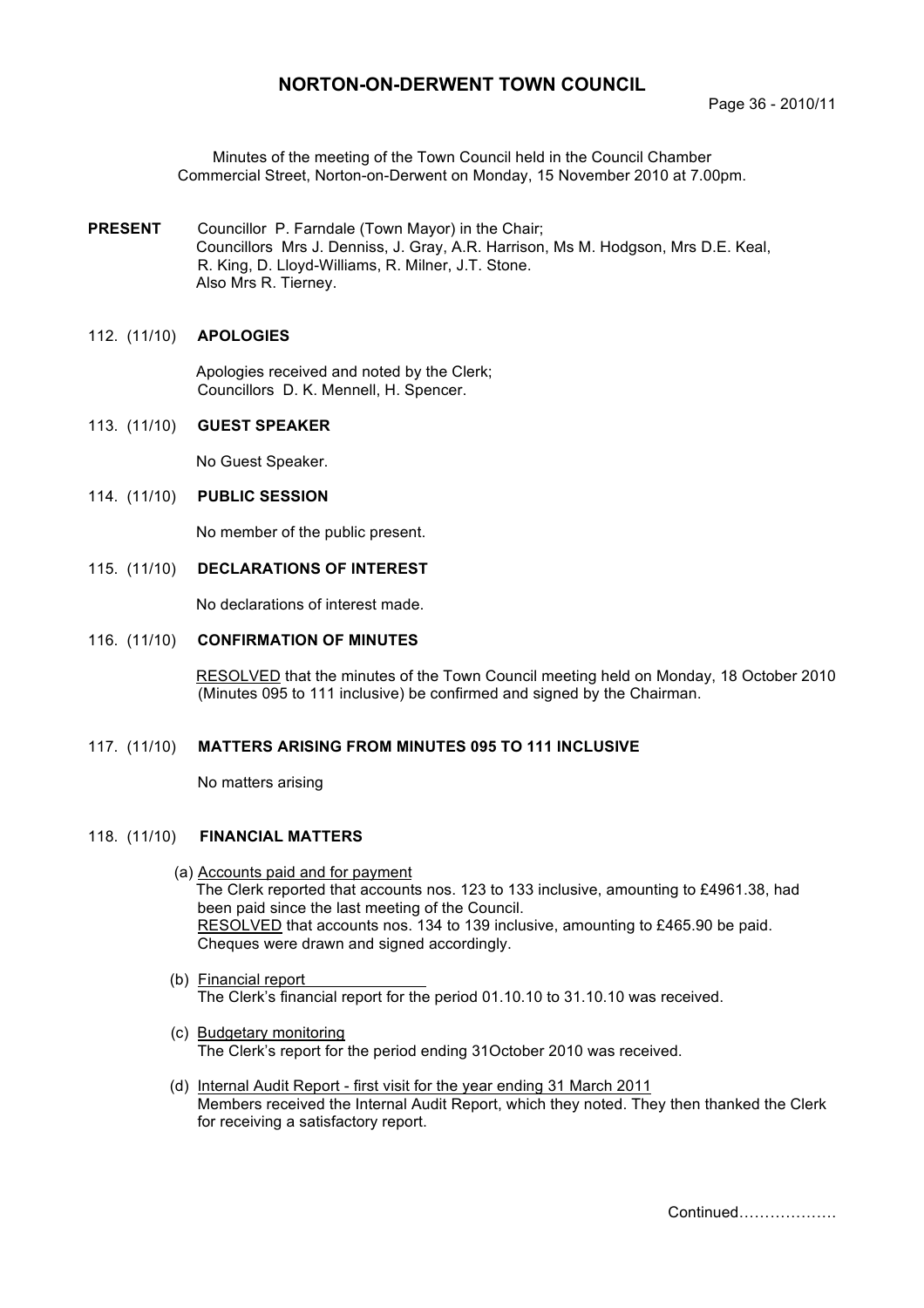### 119. (11/10) **PLANNING MATTERS**

- (a) Planning applications referred to the Town Council by Ryedale District Council, for comment and/or recommendation were dealt with as follows: -
- 10/01165/ADV Display of 1no. externally illuminated post mounted double sided logo sign. Lidl Foodstore, 4A Welham Road, Norton. For Lidl UK Gmbh (Mr C Blyth). RESOLVED Recommend Approval.
- 10/01284/CON Demolition of existing sheds and buildings. 27 Wood Street, Norton. For Mr R. Bigg. RESOLVED Recommend Approval.
	- (b) Planning decisions notified by Ryedale District Council:

Approved

- 10/00697/FUL Change of use and alteration of ground floor and dining room to form three additional ensuite bedrooms including managers ensuite bedroom for existing thirteen bedroom house of multiple occupation. Buckrose House, 1 Commercial Street, Norton.
- 10/01163/HOUSE Erection of Single-storey attached garage with wc to side elevation and single-storey extension to rear. 141 Welham Road, Norton.

Appeal decision of Application Refusal 10/00612/HOUSE Erection of two-storey extension. 51 Park Road, Norton. APPEAL DISMISSED.

(c) Network Rail Communication Mast Proposals

Members received proposals from Network Rail for siting a 15m high mast along with an equipment cabin alongside the railway line off Scarborough Road. The proposal was to be part of a new nationwide Communications System. Members noted the proposal with interest.

# 120. (11/10) **KING GEORGE'S PLAYING FIELD REDEVELOPMENT**

Members received a verbal report on the still on going problems with the installation of the new play area. Which stated that there was still a problem with the installation of one piece of play equipment, still a problem with the perimeter fence and still problems with the landscaping.

Members noted the problems with concern, and asked that the Clerk arrange for a meeting between the senior management of Record RSS and members of the Town Council, to take place as soon as possible, in order to facilitate a resolution to the development.

#### 121. (11/10) **HIGHWAY MATTERS**

(a) Town Signs

To report that a site meeting between Mr Simon Lythe the local North Yorkshire County Council highways inspector was to be arranged, in order that appropriate locations could be identified for the two town signs on both Scarborough Road and Welham Road. Noted by members.

Continued……………….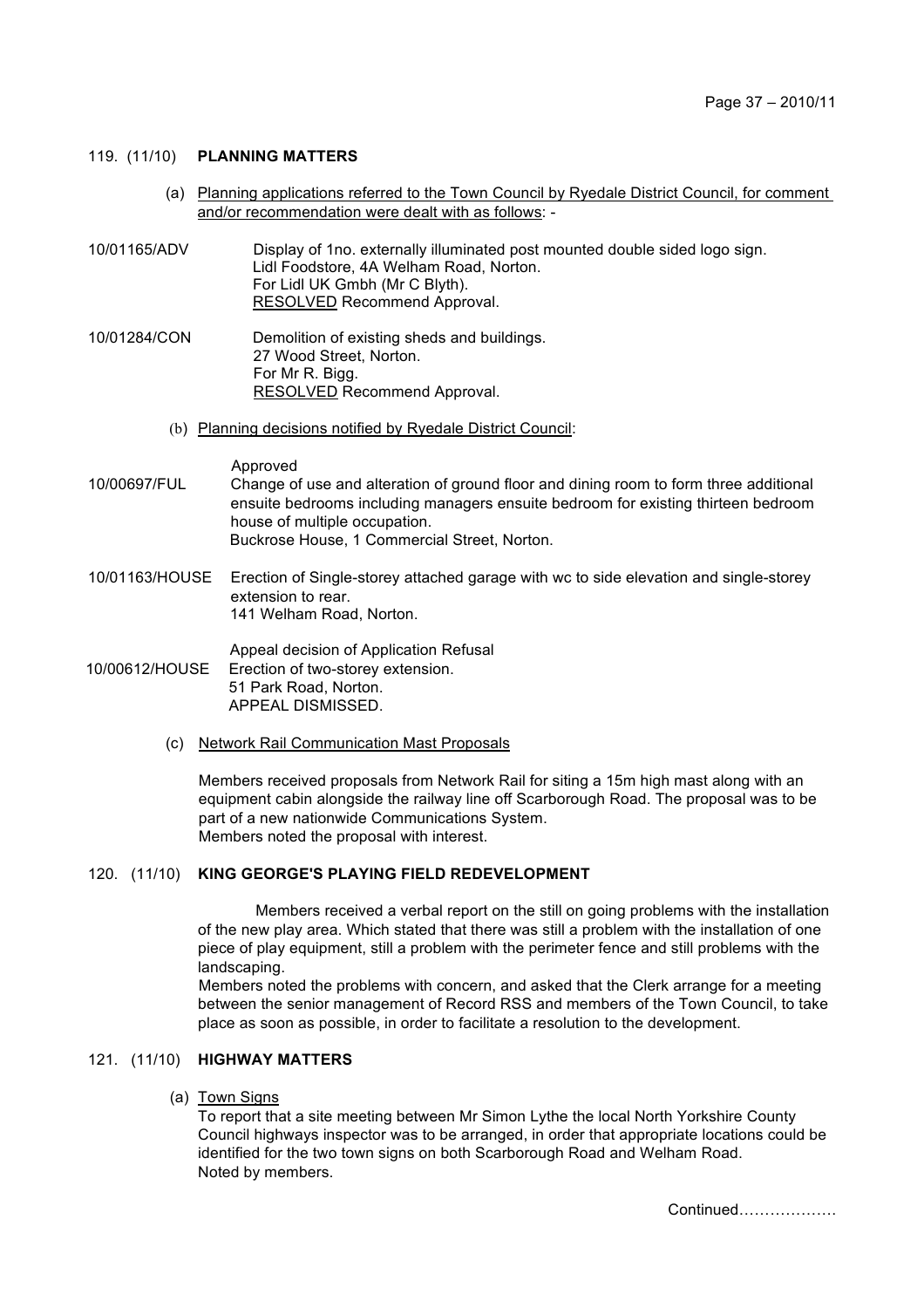### 121. (11/10) **HIGHWAY MATTERS** (continued)

#### (b) Commercial Street Improvement Scheme

Members received a verbal report from the Clerk on responses to questions put to Mr Marr, North Yorkshire County Council's Highways Area Manager.

- (i) Replacing the steps by the telephone kiosk.
	- Members had previously asked that these steps be reinstated, this was not now to be the case. Replacing these steps would mean pedestrians being directed into the road with no clear crossing point.
- (ii) Road crossing by the ramp. This was to be a zebra crossing which would be installed as soon as possible.
- (iii) Grass verge. This was still scheduled to be removed and the area completed as shown on the plans.
- (iv) Road re-surfacing. This was to be scheduled for February 2011, and would not follow on from the resurfacing being carried out in Malton.

Members noted the responses received from Mr Marr, and asked that when work was halted on the street for the winter break, could they please clear away all their signage etc so as to leave the street in as clean and tidy condition as possible.

(c) Winter Maintenance

Members received a letter outlining government advice on clearing snow and ice from pavements, along with a set of guidance notes. Noted with interest.

# 122. (11/10) **TRANSPORT MATTERS**

North Yorkshire County Council - Proposed Revisions to the Home to School and College Transport Policy

Members received a consultation document on the proposed changes to the transport policy along with a response form.

Following a debate on the issues raised, it was felt that while there was no objections to the changes proposed for the Denominational Transport Policy which at present was free from a pick up point of a certain mileage for both primary and secondary aged pupils. but would with the new policy have a charge for an annual permit. Members also had no objections to the proposal to charge for a permit to travel to a preferred school, Equivalent Cost Transport. The proposal to charge for Post 16 Transport for Pupils with Special Education Needs was however considered to be different and it was;

RESOLVED that Norton-on-Derwent Town Council is not in favour of the introduction of a charge for Transport for Young People aged 16 -19 with Special Educational Needs, being introduced.

# 123. (11/10) **CORRESPONDENCE**

 (a) Ryedale Safer Neighbourhood Team - Monthly Crime Statistics (October) for Malton and Norton. For information. Noted

- (b) Derwent Riverside Project Thank you for Grant. For information. Noted.
- (c) North Yorkshire Fire & Rescue Service Summary of Account for the year 2009/10. Copy available in the office. For information. Noted.
- (d) North Yorkshire County Council, Mineral Core Strategy Invitation for representatives to attend a Consultation Workshop to be held on Wednesday 24 November 2010. Councillor Mrs Denniss agreed to be the representative of the Council.

Continued……………….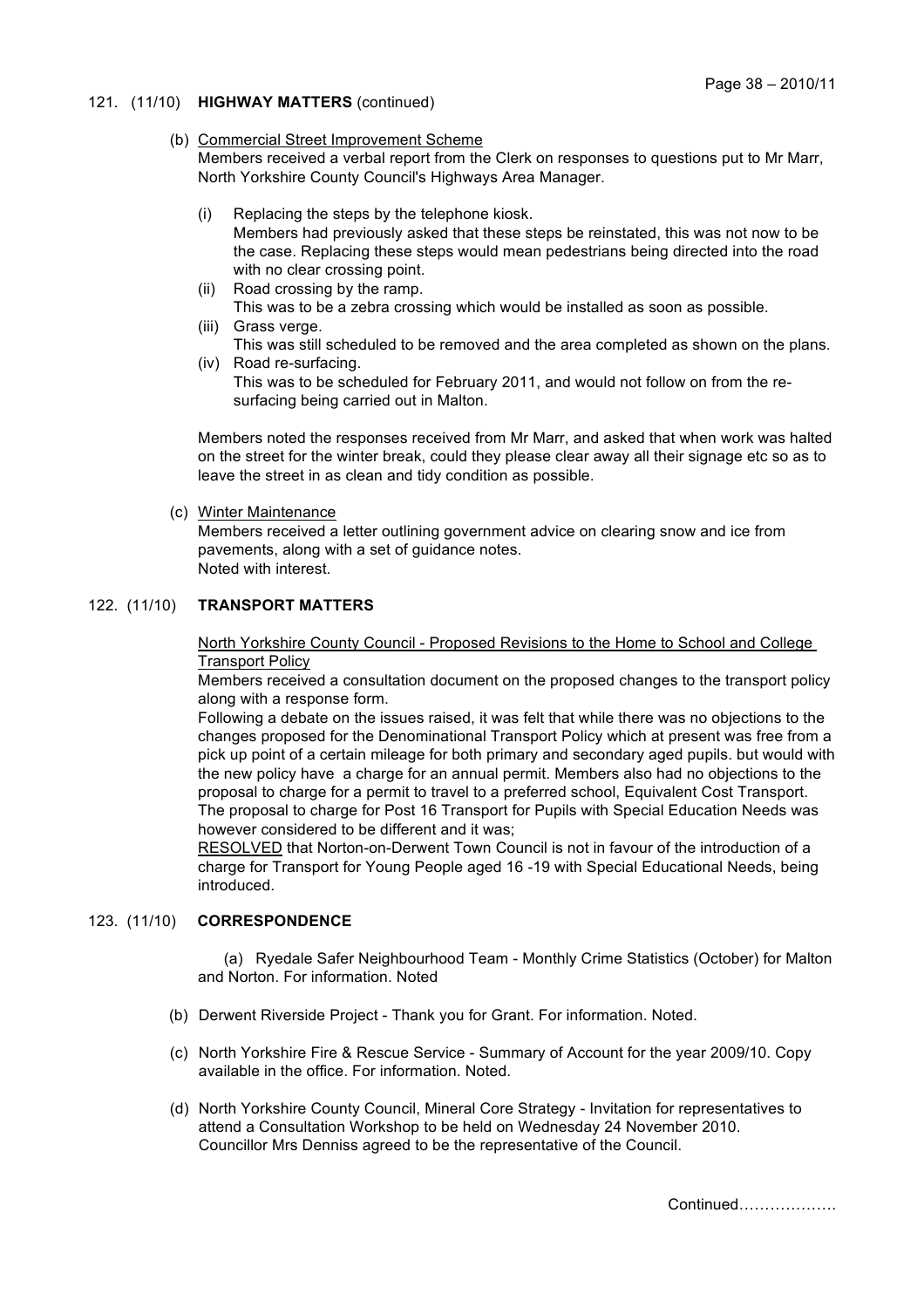#### 123. (11/10) **CORRESPONDENCE** (continued)

- (e) Ryedale District Council, The Ryedale Plan Thank you for comments on the Draft Core Strategy. For information. Noted.
- (f) Rural Action Yorkshire 'Country Air' Newsletter Autumn 2010. Copy available in the office. For information. Noted.

### 124. (11/10) **CLERK'S REPORT**

 (a) Ryedale District Council - Name for New Development Members were asked to consider what they thought would be an appropriate name for the new housing development being built on the site of the old Hawthorns Home, in Beverley Road.

Following much debate around keeping the link with the name 'Hawthorns', but realising there already was a Hawthorn Avenue within Malton it was; RESOLVED to recommend the name 'Briarwood Court'.

(b) Ryedale District Council Streetscene - Pavement Sweeper

The Clerk reported that the new pavement sweeper was now functioning within each of the five town centres, and that at present the route taken in Norton was both sides of Church Street, Commercial Street, Mill Street, Wood Street and Wold Street making a circular tour of the centre.

Noted by members.

(c) Malton Town Council - Support at meeting for sale of Car Park

The Clerk reported that Malton Town Council had requested that the members of Norton-on-Derwent Town Council show support for Malton by attending the meeting of Ryedale District Council which was to be held at Malton School on Wednesday 17 November at 6.30pm. The sole item on the agenda being the sale of Wentworth Street Car Park. Noted by members.

# 125. (11/10) **TOWN MAYOR/CHAIRMANS REPORT**

The Mayor reported on his attendance at:

- The Town Criers Competition, held in Malton and Norton. • Ryedale District Council - Parish liaison meeting held at Ryedale House. The March organised in support of saving Wentworth Street Car Park. Photo call for new footpath sweeper, at The Depot Showfield Lane.
- Remembrance commemorations held on the 11 November at the Town Hall in Malton, The Festival of Remembrance held at Norton College on Friday 12 November, and the Remembrance Parade to the War Memorial in Malton on Sunday 14 November.

# 126. (11/10) **REPORTS OF REPRESENTATIVES ON OTHER ORGANISATIONS**

Councillor Harrison reported on his attendance at;

The meeting of the Malton, Norton and District Road Safety Committee meeting held in the Council Chamber. Councillor Harrison reported that he had been elected Chairman for the coming year.

Councillor Mrs Denniss reported on her attendance at; The Local Councils Associations Conference held in Scarborough.

Councillor King reported on his attendance at;

The Ryedale Camera in Action meeting held at Ryedale House.